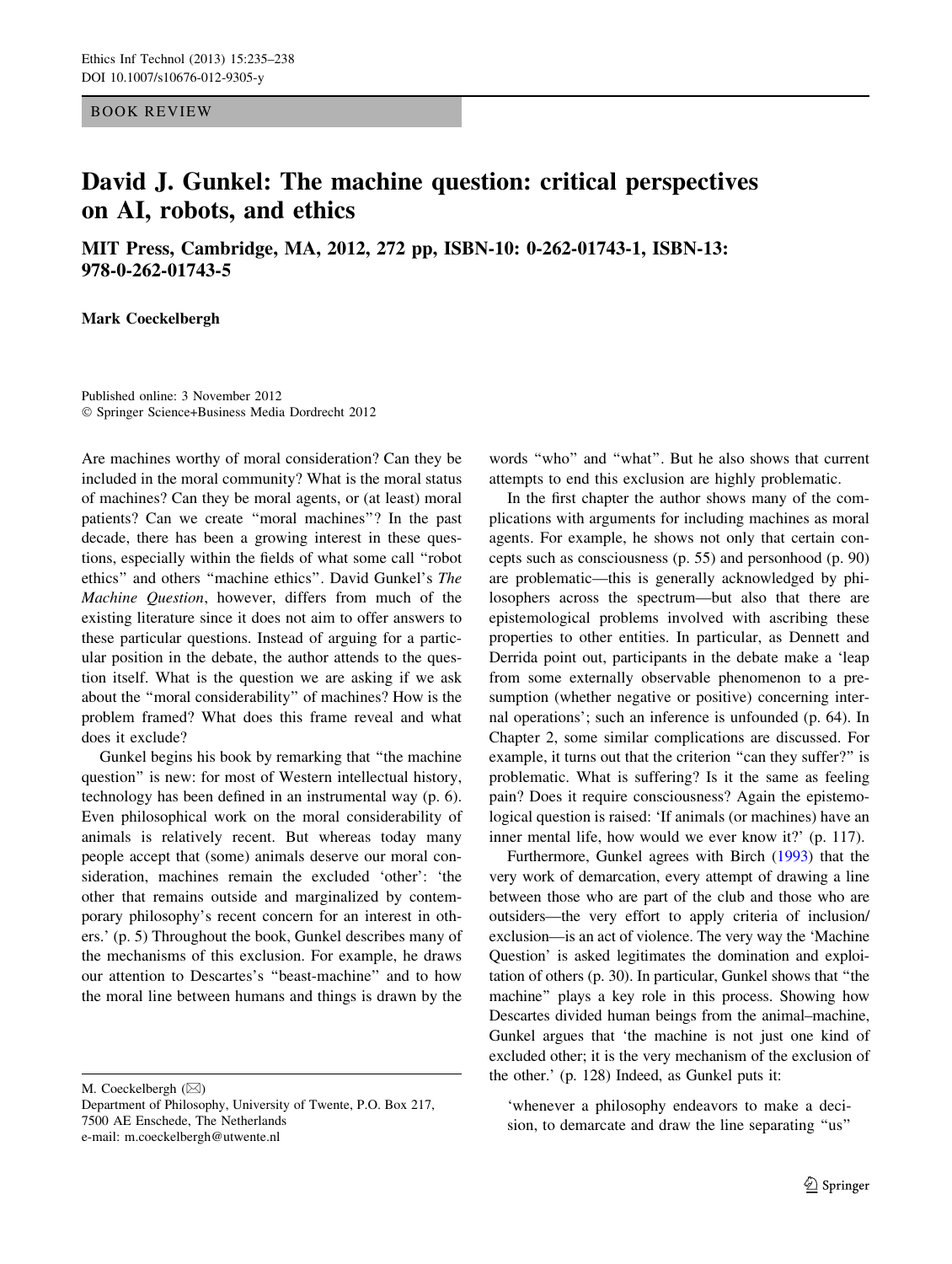from "them," or to differentiate who or what does and who or what does not have a face, it inevitably fabricates machines.' (p. 207)

Thus, "machine" becomes synonymous with that which is situated outside our moral consideration. Can we think otherwise?

In the third chapter Gunkel explores an ethics that 'operates beyond and in excess of the conceptual boundaries defined by the terms "agent" and "patient": it is a 'deconstruction' of the agent-patient opposition itself (p. 8). What does this mean? It does not mean a more inclusive ethics. He shows that both exclusion and inclusion are problematic: they are two sides of the same coin (p. 162). Furthermore, he also dismisses a social-constructivist approach. To say that agency and ''patiency'' are socially constructed, Gunkel argues, is a mere conceptual inversion, which shakes things up but remains 'within the conceptual field defined and delimited by the agent-patient dialectic' (p. 10).

In order to think otherwise, he uses Levinasian thought. If we apply Levinas's thought that there is first the ethical relationship and then cognition (p. 176), Gunkel argues, we must say that there are not 'first' agents and patients which then have encounters. It is the other way around:

'The Other first confronts, calls upon, and interrupts self-involvement and in the process determines the terms and conditions by which the standard roles of moral agent and moral patient come to be articulated and assigned.' (p. 177)

This means that Levinasian thinking 'does not make prior commitments or decisions about who or what will be considered a legitimate moral subject' (p. 179). Following Calerco ([2008\)](#page-3-0), Gunkel infers that this opens up the possibility 'that anything might take on a face' (p. 179). 'Anything' must be taken literally here; Gunkel suggests, against Levinas, that not only humans but also animals and indeed things such as machines can take on a face. (In which case, I presume, we would no longer call them ''things''.)

One may object that this book does not give us answers, whereas we need answers in ethics. Surprisingly, Gunkel uses Descartes to answer this objection: he rejects Descartes's epistemology all along, but at the end, he endorses Descartes's view concerning the provisional nature of ethics (a point which he could have developed by drawing on the pragmatist philosophical tradition). So we can use ethical guidelines, for sure, but they will always be provisional (p. 212–213).

Gunkel's deconstruction is a *tour de force* that largely succeeds in getting us to 'think otherwise'. His argument that machines have always been the excluded other is convincing, and he shows a way to move outside the conceptual space of most current discussions in machine which I believe is a virtue. However, I see the following issues that need further attention. First, Gunkel puts much emphasis on the epistemological problems. But as Torrance ([2012\)](#page-3-0) has pointed out in a recent conference discussion, the ''other minds'' problem which Gunkel uses to criticise 'moral agency' and 'moral patiency' arguments, is a typical Cartesian problem. The 'considerable uncertainty' (p. 88) about inner states of other entities he thinks we are left with is Cartesian. But

this is exactly what Gunkel wanted to avoid. He (and many others) wish to move beyond Descartes, but here he uses an argument that still remains within the Cartesian 'game'.

We should further note that on the one hand, Gunkel wants to avoid ''anthropocentric'' domination (we decide if other beings are members of our club). On the other hand, he thinks that it is up to us to decide:

'we, and we alone, are responsible for determining the scope and boundaries of moral responsibility (…). We are, in effect, responsible for deciding who or what is to be included in this "we" and who or what is not.' (p. 215)

Thus, Gunkel presupposes that moral consideration is something that is and should be under human control. In my recent book Growing Moral Relations (Coeckelbergh [2012](#page-3-0))—which also points to epistemological problems and bears striking similarities to Gunkel's questioning of the question since its critical gesture consists of attending to the conditions of possibility of moral status ascription—I question the 'control' assumption with regard to moral status. How we relate and how we should relate to other entities is not entirely up to us; it depends on a range of linguistic, social, and technological conditions; it is not 'made' but it evolves, it grows. Gunkel might be happy to acknowledge this, but his stress on decision and his quasiexistentialist emphasis on the enormous responsibility we have are likely to divert attention from this aspect: he assumes that we have the power to decide who is in and who is out. Also, Gunkel's suggestion that moral consideration is a matter of human decision seems inconsistent with his own criticisms of this view. For example, he thinks it is problematic that human beings 'not only get to formulate the membership criteria of personhood but also that they nominate themselves as the deciding factor' (p. 66). It turns out that his view is also ''anthropocentric'', to use Gunkel's own term. In spite of his efforts to do otherwise, Gunkel's proposal risks to reproduce the 'basic power structure of anthropocentric (…) ethics' (p. 126).

A more relational approach, by contrast, would not talk about the status of ''the machine'' but develop the thought that moral status 'is something that comes to be conferred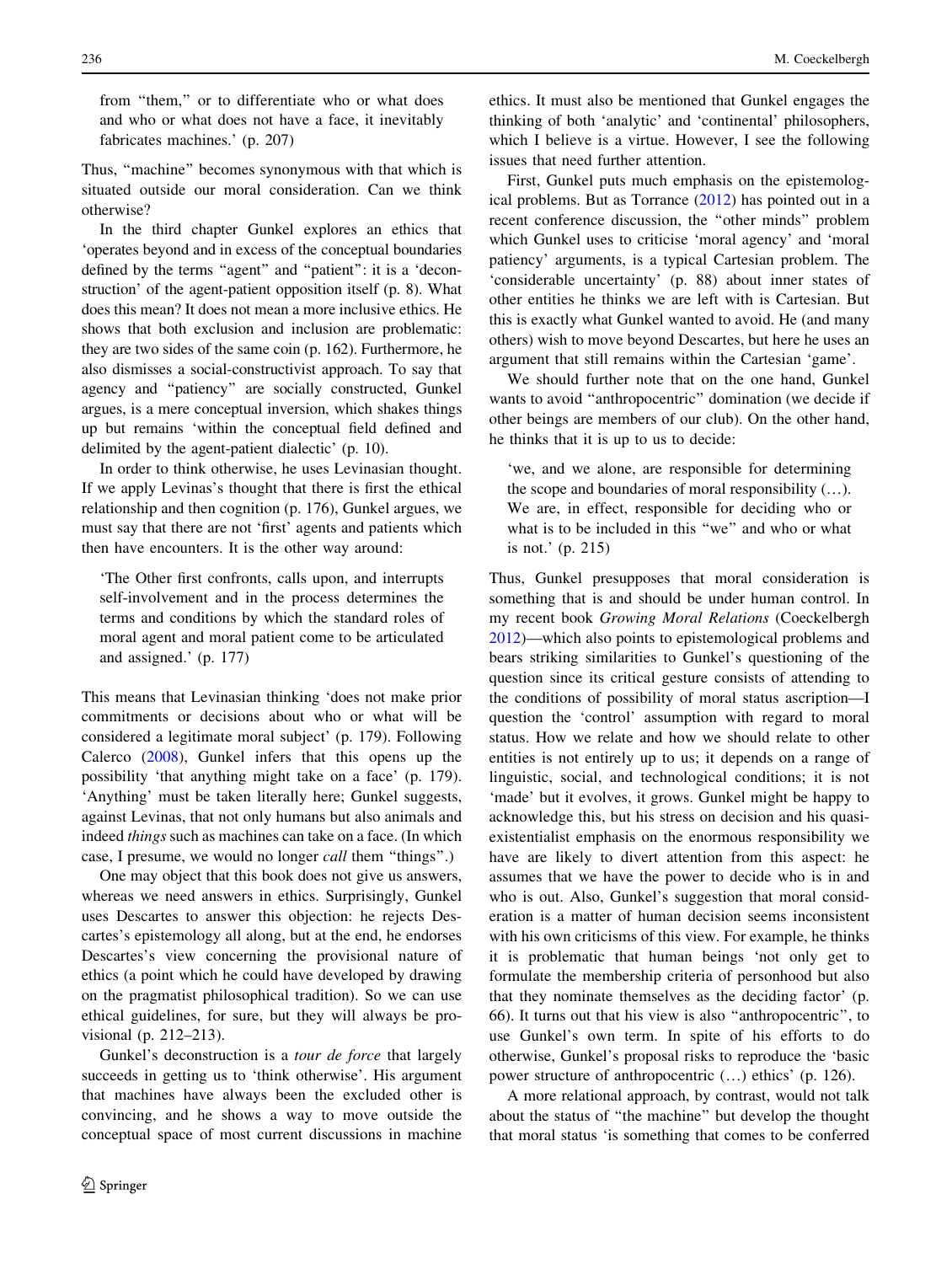and assigned to others in the process of our interactions and relationships with them.' (p. 91) In this view, moral consideration or moral status is not entirely our human decision; it rather grows in the process, in the relations we have with (what become) others.

This point transitions to the next problem. Gunkel's (and Levinas's) abstract 'face' of the 'other' needs to be contextualized and historicized: 'the face' takes shape within these relations and becomes a concrete, flesh-and-blood (or metal-and-wire?) face in the process. Levinas's 'face' becomes ethics itself, it becomes something absolute; this ethics seems to be blind to the link with the particular other. Moreover, my making the other the absolute other, sameness seems to be excluded. The other is never entirely other.

More generally, Gunkel suggests throughout the book that machines have a face (or can have a face), but he never really explains what this means. Of course it would be mistaken, in Gunkel's view, to answer this question by specifying the criteria that a machine must satisfy in order to be considered as having a face. But the reader is left too much in the dark about its meaning. We want more comprehension, and comprehension need not be total or totalizing. Perhaps we need descriptions of phenomena that would count, according to the author, as involving a machine face. We want to know what it means to say that a machine has a 'presence' that 'demands recognition, caring, and shared pain', to use Haraway's words (p. 131). Gunkel does not want to provide answers. But he raises a question, a new question: ''Do machines have a face?" or "Can machines have a face?" These new questions themselves need to be questioned. What are we asking when we ask if machines can have a face?

Maybe we need a reflection on machine faces that mirrors Haraway's comments on Derrida's cat. Gunkel quotes Haraway ([2008\)](#page-3-0), who speculates that Derrida 'began each morning in that mutually responsive and polite dance' but that this 'embodied mindful encounter did not motivate his philosophy in public' (p. 123). Perhaps reflections on machine faces also need to be fed by our (and the author's) experiences of 'embodied mindful encounters' with machines. This would—literally—give 'body' to the now all too abstract arguments. This is true for 'the face' but also for 'the machine'. What is "the machine"? What would it mean to feel its "presence" or to "respect" it? From a relational point of view, we can only know what these terms mean within relations and on the basis of our experience of these relations. From the perspective of epistemology, when it comes to moral considerability we can do without criteria and tests, but we need our, human experience. What is missing here are descriptions of (imaginary or historical) face-to-face encounters between humans and machines. With Levinas, we should emphasize that the encounter is prior. The theorizing follows. In Gunkel's thinking, the face appears first as a word, as logos. The flesh and the wires, the presence and the relation, remain in the background. To the extent that presence is reduced to logos, his thinking remains logo-centric (to use a term discussed by Derrida). Gunkel is right to say that we must question without end 'what respond means' (p. 216). But this is what is still missing in the book: what ''respond'' means needs to be described and, to the extent that it cannot be described, it needs to be shown. Where is experience?

These questions, in turn, raise the following problem: whereas most of us have experience with animals, the same is not true for, say, intelligent robots. If this is the case, how much sense does it make to talk about, for example, ''the face of the robot''? What is our responsibility if we lack the experience? Levinas's reflections were written in response to very concrete World War II experiences. What experiences, exactly, does Gunkel have in mind when he talks about the face of the machine? Computers? Current robots? Future artificially intelligent machines? Whether or not he has in mind science–fiction narratives, we want to know more about the phenomenon, about the experiences and their history. Like Levinas, Gunkel runs the risk of dehistoricizing the face. The concrete, ethically pregnant encounter disappears and is replaced by a more abstract ethics of the face. (At the same time, although he criticizes narratives of inclusion, given the many analogies he draws between the history of animal ethics and machine ethics he seems to uncritically embrace the story that machines will become increasingly intelligent until they will be included in the moral community.)

Considering Levinas's ethics, the more fundamental issue here is: ''what kind of vulnerability do machines have?"; and a related question has to do with "what kind of violence can be done to them?'' If we want to apply Levinas's conception of ethics to machines, we need to be much more specific about what could happen to machines. The discourse on animal ethics, for example, is based on a shared understanding that there might be a moral problem in the first place in our dealings with animals, and this shared understanding is based on knowledge and experience in particular, historically and geographically situated encounters with animals. In particular, it is based on knowledge about violence against animals: not only the conceptual violence Gunkel, Derrida, and others discuss, but also real violence, the violence that hurts (even if the latter is connected to the former, as Gunkel suggests). It seems that the face of the machine can only appear to us as a face if and when we see that vulnerability and that (possibility of) violence. The future of machine ethics thus depends on the kind of relations we will develop and have with machines. To let their moral considerability depend upon proof is highly problematic, as Gunkel's book shows. But whether or not machine faces appear—now or in the